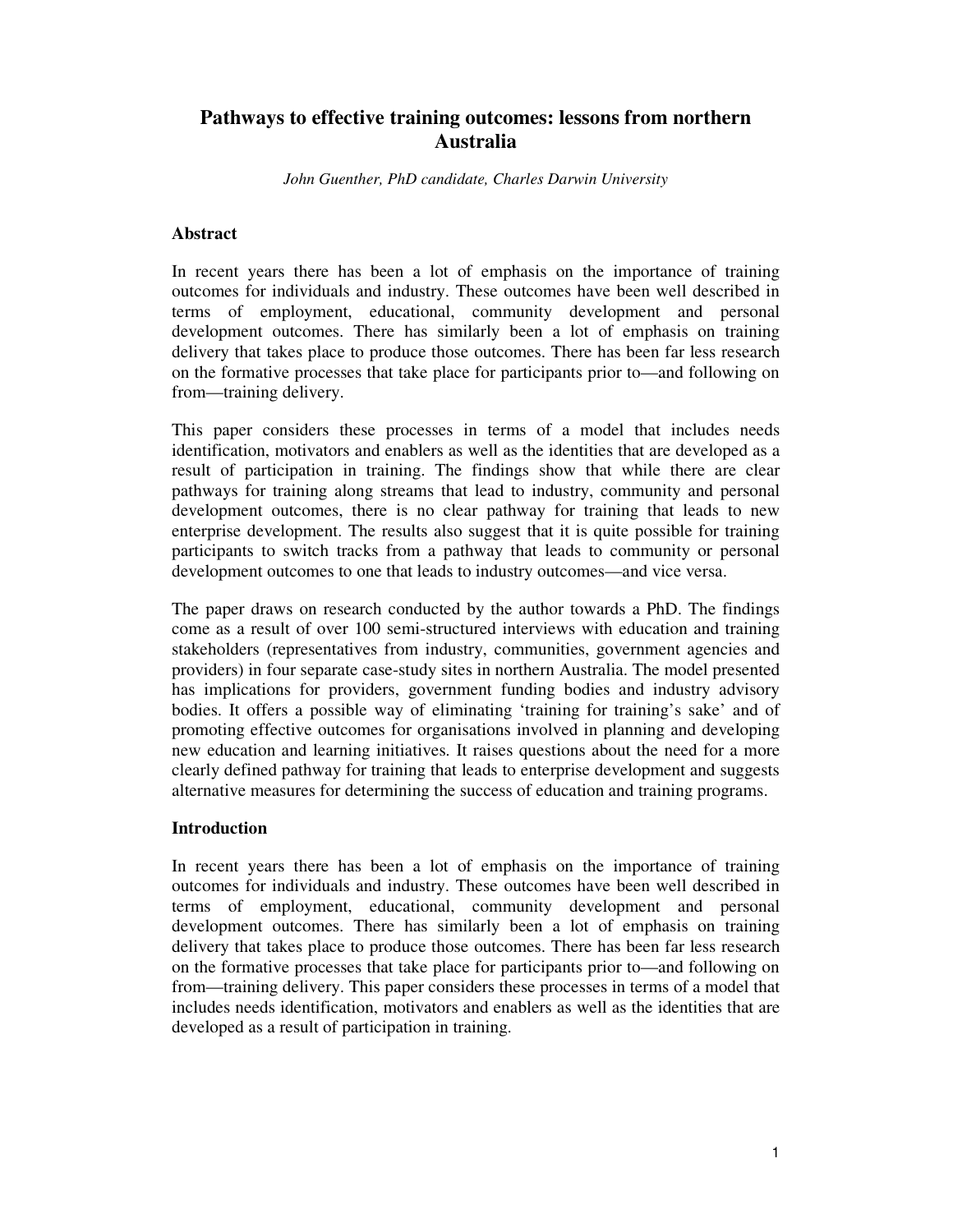#### **Literature**

While there is a significant body of research that shows quite clearly that VET produces a number of outcomes for participants, industries and communities (e.g. Blom & Clayton 2004, Kearns 2004, Kral & Falk 2004), there is not as much known about the *ways* that VET produces these outcomes. 'Success' in education and training is often considered simplistically and with assumed meanings. For example, the unstated assumption in the phrase 'successful course completion' could be one of a number of possibilities: graduation, passing, moving on to the next phase, competent, regular attendance or getting to the end (regardless of passing or failing). Successful outcomes for individuals are often referred to in terms of relevance to employment, satisfaction, achievements against the desired purpose (NCVER 2004), completion of a training contract (Robinson 2001:102). 'Competence' rather than graded performance is used in VET for assessment, leading to subjective judgements about what constitutes excellence in VET (SEWRSEBC 2000; Smith 2000).

At a broad community level, the connection between learning and well-being is frequently made in literature in a variety of contexts: at a national/international level (e.g. OECD 2001) for Indigenous peoples (ATSIC 1999); in relation to environment and sustainability (e.g. EA 2002), and in relation to communities (CRLRA 2001b; Falk, Gold & Balatti 2000) and the development of social capital (Birch *et al* 2003). The importance of being literate and numerate as a basis for successful participation in society is often noted (e.g. Cumming 1997; Kilpatrick & Millar 2004; OECD 2000). The benefits of learning for regional communities in Australia are reported widely in literature in terms of social capital or capacity building (e.g. Falk, Golding & Balatti 2000; Golding, Davies & Volkoff 2001), terms that are 'bandied around' (HRSCATSIA 2004:11). In its discussion of community capacity as it relates to social capital the ABS (2004) adopts Black and Hughes' (2001) definition of community capacity, which is in turn drawn from the Aspen Institute's (1996) work on measuring community capacity:

Community capacity is the combined influence of a community's commitment, resources and skills that can be deployed to build on community strengths and address community problems and opportunities. (p. 1)

At an industry level, one of the key measures of success in training and education is to meet the skills needs of industry with a supply of appropriately qualified labour. In an industrial environment where employment is at record highs and nationally, unemployment is at 30 year lows—5.1 per cent in December 2004 (ABS 2005)—an increasing number of industries are drawing attention to skills shortages and strategies to meet these. While there is some discussion about whether training leads to increased productivity or is the result of an already profitable business (Moy 2001; Smith 2001), there is little doubt about the underlying reasons for businesses' desire to upskill their labour force. It is apparent that enterprises look for observable productivity improvements: they look "for *proximal* rather than *distal* effects" (Figgis 2001:104)—things that have a direct and immediate impact on the enterprise environment.

While it is apparent from the literature reviewed that successful outcomes for industry are related to meeting skills needs, ensuring productivity and competitiveness, there is little in this literature that suggests what the determinants of success are. Dawe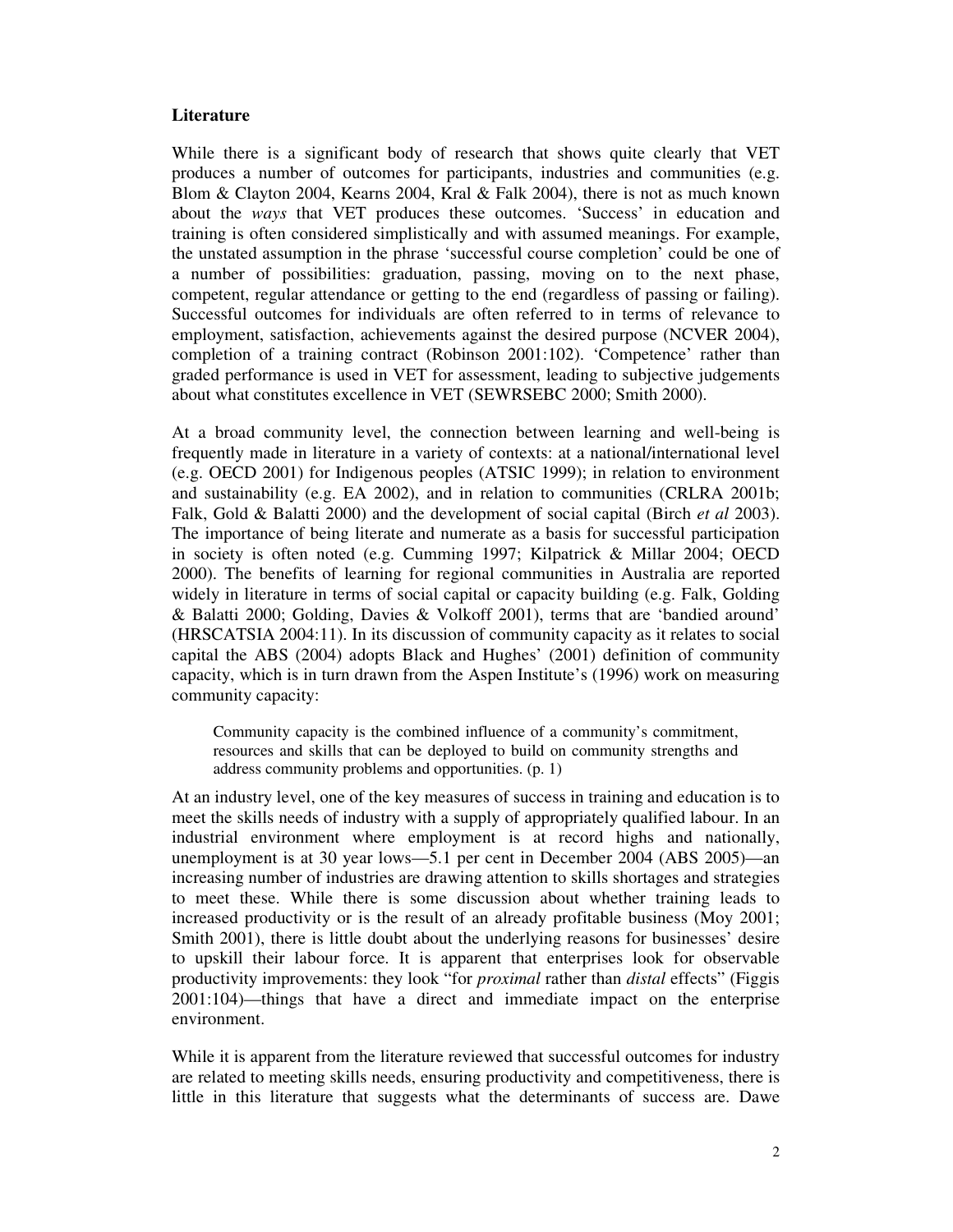(2003:9) however, notes three key determinants: an organisational culture that supports learning; mechanisms to link training to the business strategy; and mechanisms to link training to workplace change. For communities, partnerships are often instrumental in determining the success of VET outcomes, particularly in rural communities Kilpatrick and Guenther (2003) found that the outcomes of partnerships were to some extent dependent on the type of partnership formed and the value of partnerships was seen more in terms of indirect benefits that arose out of collaboration than in direct benefits such as increased productivity, skill development or meeting specific enterprise needs. Research by the Country Education Project Inc. & Youth Resource Centre (2001:32) similarly identified community support in terms of 'mutually beneficial partnerships', as an important factor that drove success of rural VET in schools programs.

With few exceptions the literature reviewed invariably describes success in terms of outcomes or outputs. For example, success for individuals is achieved on completion of a qualification, on a job outcome or achievement of new skills. For industry, successful training is defined in terms of meeting skills needs for a productivity or risk management outcome. Similarly for other stakeholders in education and training, the issue of success is discussed in terms of what comes out of the training. There was very little literature that described success in terms of inputs or processes.

## **Methodology**

The research methodology for this project is based on a grounded theory approach (Charmaz 2000) with a mixed method design (Creswell 2003; Tashakkori & Teddlie 1998). The project involved two stages: the first largely quantitative; the second largely qualitative. Both however had deductive and inductive analysis strategies built in.

The first stage of the project involved a quantitative examination of indicators of wellbeing that could be measured and applied to community contexts across regional communities, particularly in the Australian tropical savanna region. This led to the identification of 'types' of communities, each with differentiable characteristics, strengths and vulnerabilities: urban growth communities; peri-urban lifestyle communities and mining communities; Indigenous communities and rural communities.

Consistent with the qualitative nature of the second stage of the research, case studies were used to elicit responses from education and training stakeholders from sites defined by four of the five community types identified in the first stage. Figure 1 maps the case study sites used for this research. The research design allowed for a multi layered (Patton 2002: 447), multi-site approach that enabled exploration of more generalisable principles and adequate external validity (Merriam 1998:40; Stake 2000:437) so that findings could be applied to other Australian regional contexts. A semi-structured interview approach was selected as the most appropriate means for the theory building aims of the second phase (Fontana and Frey 2000; Wengraf 2001)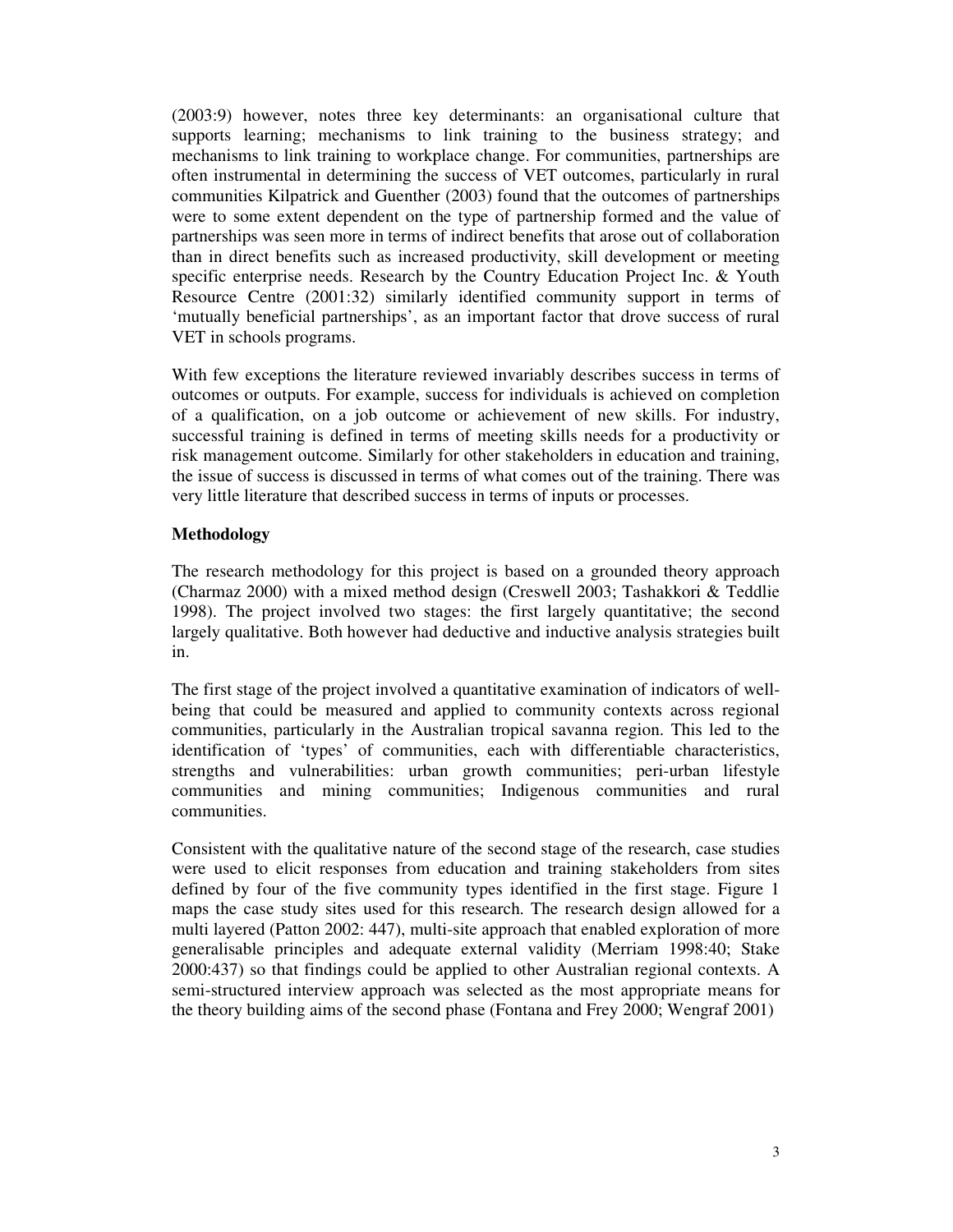



Essentially the findings presented in this paper are drawn from one question out of four in a semi-structured interview with respondents:

Can you give an example of a learning program/course that you have observed or been involved with in this community that has been effective? What made it effective?

A total of 102 interviews were conducted, with stakeholders coming from community representatives, government agencies, industry groups and providers.

#### **Findings and discussion**

The aim of the case studies was to identify ways that VET contributes to capacity building across the region. To this end stakeholders were asked to identify beneficiaries, drivers and barriers to education and learning as well as examples of effective training programs. The purpose of this paper will be to flag the preliminary findings from case studies for one key question: What inputs and processes are required to produce effective VET outcomes?

It should be noted that the findings presented here are not exhaustive and should be treated as indicative only, pending the results of detailed analysis yet to be conducted.

#### **Inputs and processes required to produce effective VET outcomes**

One of the key objectives of the case study interviews was to identify the processes by which effective outcomes were achieved. Effectiveness in this paper is used to describe training programs that were felt by respondents to be either successful or positive according to their own perceptions. Derived from this research, Figure 2 below, summarises the findings from the case study interviews in terms of the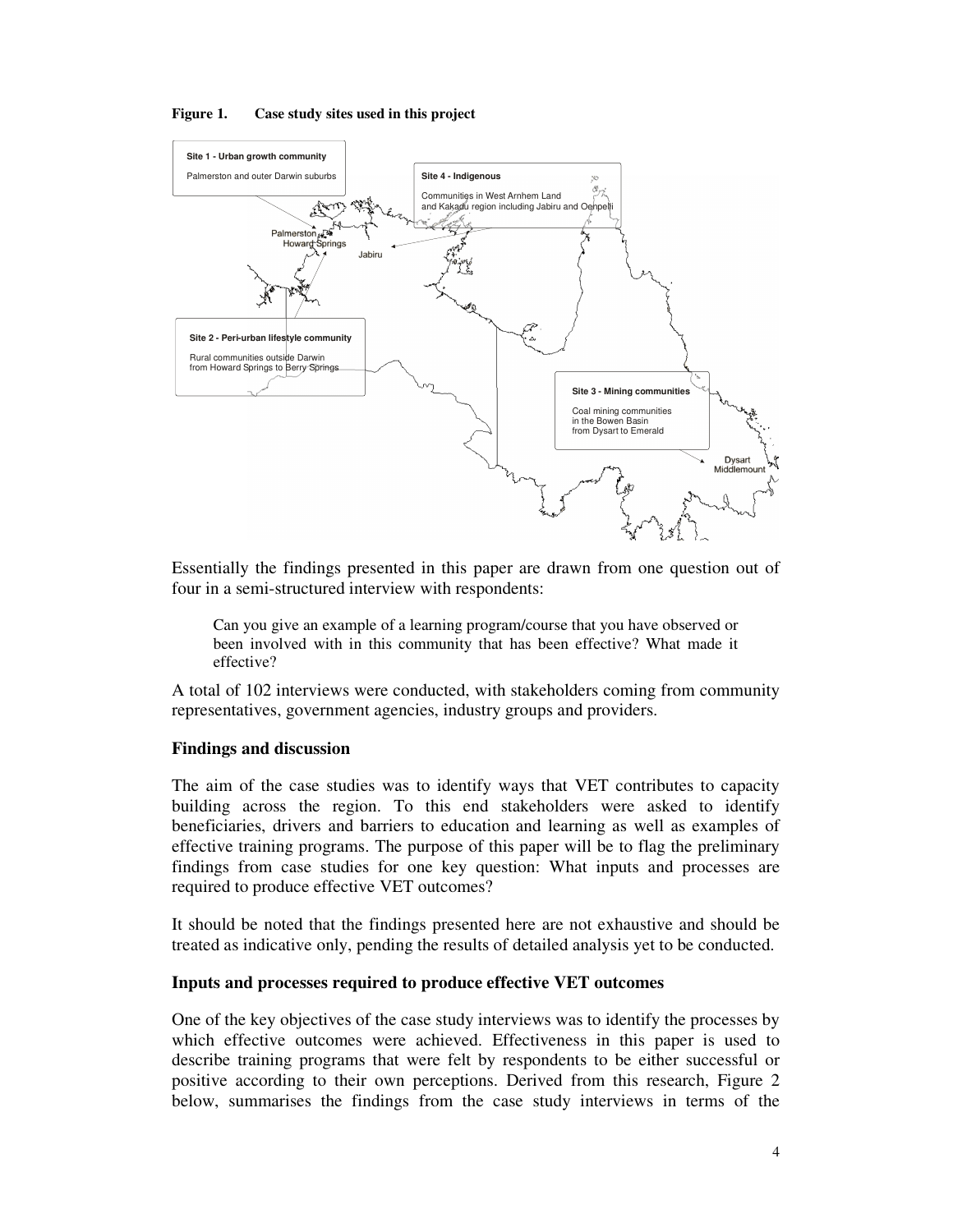identified components of effective training as they were described in responses to the question (see above) asked in the semi-structured interview. This section will be used to illustrated what respondents meant by these key ingredients.





## *Precursors to training delivery*

The role of stakeholders in producing effective capacity building outcomes will not be discussed further at this point. The focus of the ensuing discussion will be on the processes that occur along the way to producing capacity building outcomes. It is suggested here that there are three important precursors to effective outcomes even before training is delivered: *needs identification*, *motivators* and *enablers*. These will now be discussed in the light of the research data.

## Needs identified

The data suggests that the first step along the way to effective training outcomes is the identification of a training need. The need could be recognised by the individual, an enterprise, an industry group, a provider, a family or a community. The identification of a need establishes the *reason* for training.

A key ingredient to many Indigenous community training programs cited by respondents was seen to be community ownership. In other words, the community saw the need and the training providers facilitated that need and helped promote the appropriate networks required to make it happen. In the example cited below, the training program culminated in a major sporting event, which engaged youth in a year long process.

So they looked at giving people really practical experience which culminated in the [special event]… This group of young people were basically mentored through the process of the year which was perhaps a lot longer than other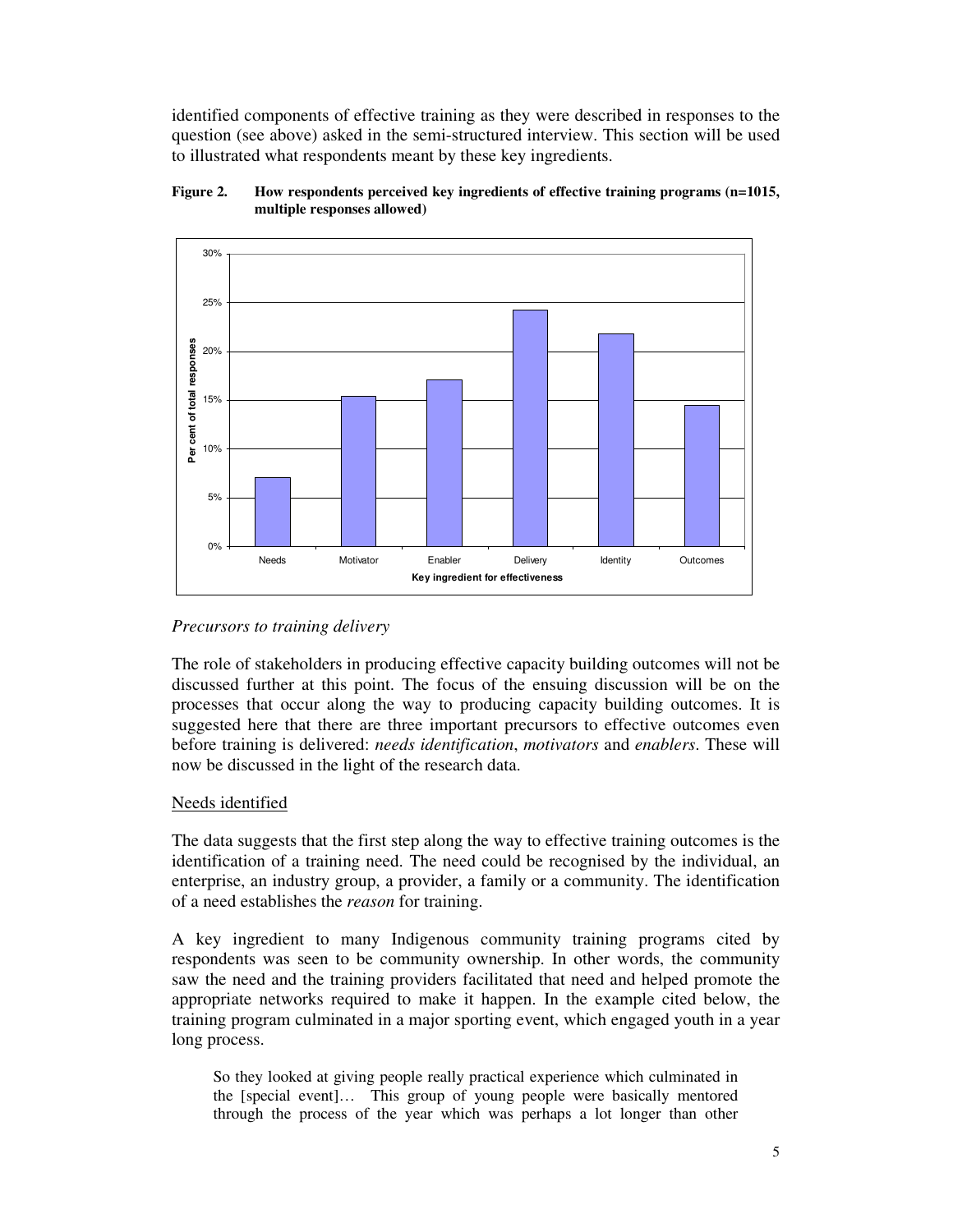training providers would've done to take to do the same sort of thing... It was really intensive, it was really community owned, they linked it to the school and its footy clinics. …really hands on practical teaching involvement.

As a foundation for effective VET, community ownership is an indicator of the likelihood that the community has identified a *need* and has correctly matched a training program to meet that need.

Needs can also be foundational for effectiveness at a personal level. One example of needs identification can be see in the following example, which shows trainees identifying their employment aspirations:

I: I'd like you to tell me then is what the training course means for you?

R1: I'm doing this hospitality the course and it's open up a lot of doors to me to get into job opportunities…

R2: I come to do this course because I want to work out in the mines...

R3: [I'm] doing a hospitality training course, I would like to get a job in a restaurant, into a restaurant and work as a qualified chef.

R4: ...a job... we're all here to get a job.

Other respondents gave examples of individuals who recognised their need for selfimprovement and entered into training for that reason. Identification of need therefore determines the initial reason for training and to some extent determines the track which the individual sets out on.

#### **Motivators**

If the identification of need provides the reason for training, motivators provide the *impetus* for training. The impetus for training can come from a number of sources. It can come from the individual, from a family member, from a community or industry leader or it may come from a financial incentive or reward that creates the impetus.

A number of respondents identified individual motivational factors as foundational for the effectiveness of a program. Among these motivational factors was selfmotivation—the desire of the individual to engage in training. An employer in the hospitality industry spoke of the self-motivation of her trainees in terms of them 'wanting to do something with their lives'.

But bear in mind… they're all kids that want to do something with their lives and are sick of sitting in Darwin and doing nothing.

Several programs were identified where an individual's leadership or an organisation's mission drove effective training outcomes. In most instances the drive for success involved long-term commitment.

Another major motivator identified by respondents could be described as financial. These incentives generally applied to individuals in the form of increased income and to enterprises in the form of subsidies and increased profitability through improved productivity. While government were not seen to be leaders in terms of generating impetus through leadership, they were seen as motivators in the sense that they provided funding, which was considered to be a significant incentive, particularly for providers.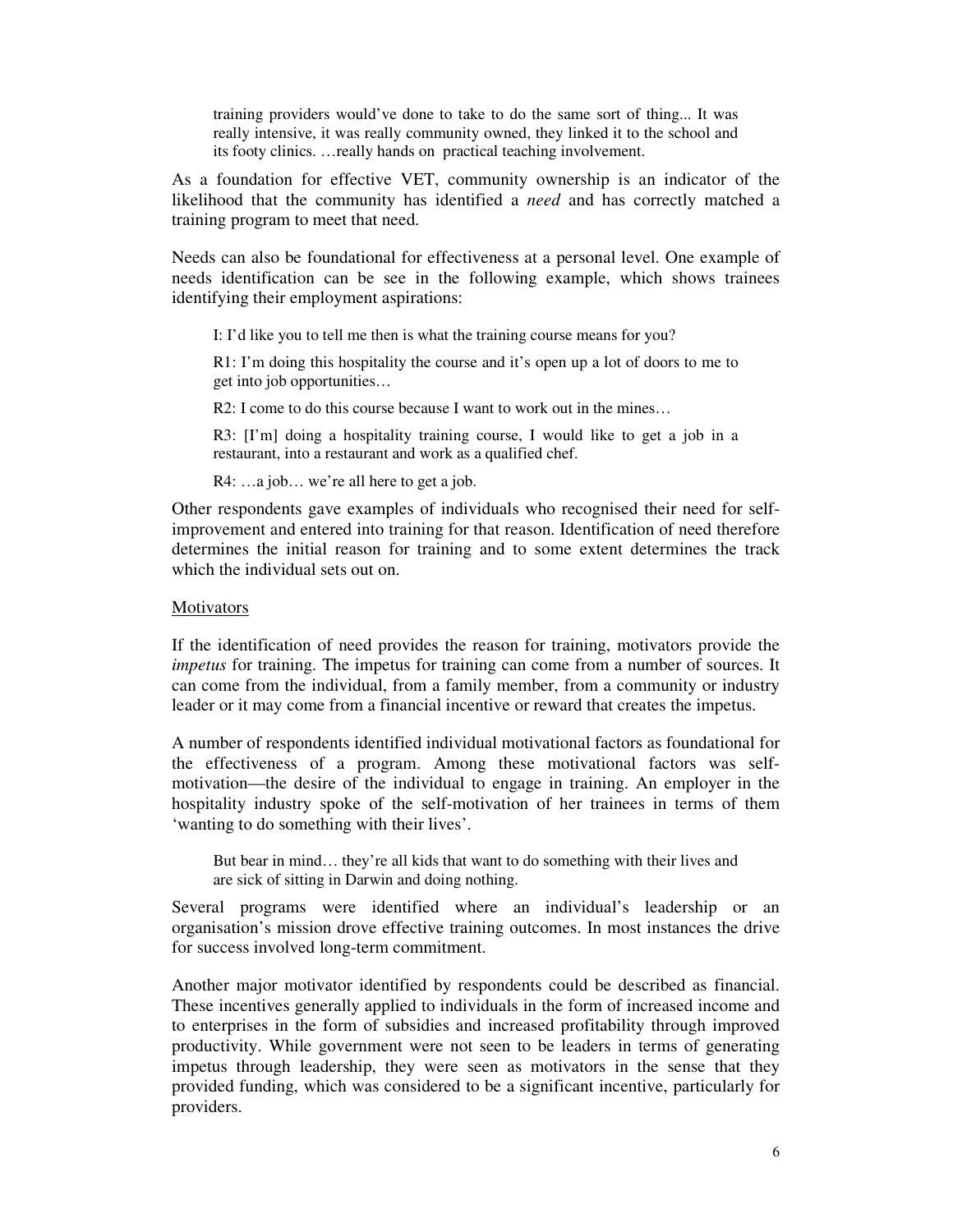#### Enablers

Enablers act to facilitate or smooth the way for training delivery. Enablers here can be considered in terms of resources. These resources can be thought of in terms of economic, social, political, physical and human enablers. While needs identified establish the reason for training and motivators provide the impetus for training, enablers provide the *resources* for training.

One of the key foundations for effective outcomes was found to be funding—and not just funding but *long term* funding. This commitment to the longer term has been identified as a key factor for effective delivery at other levels, most notably in the recent Northern Territory secondary education review (CDU/NTDEET 2004). One industry representative commented that it was not only funding, but long term commitment to a project together with adequate support structures that was significant.

I: So why did it work? Was it the partnership?

R: Partnership, long-term commitment and funding. And even though it didn't necessarily always fit into funding models and found it pretty hard to get ongoing support. In the end they did. Perhaps not as much as they would've liked. But there was that infrastructure there. The partnership and the infrastructure and the money to be out there and the committed people behind the whole process.

Another key to effectiveness of many VET programs cited in the research was considered to be basic school education. Respondents referred to the importance of basic, functional literacy and numeracy skills and education, which prepared people for the world of work.

Often, as suggested by **Error! Reference source not found.**, the connections between the various tracks—which may be facilitated by formal or informal partnerships between stakeholders through collaborative processes—are vital to the outcomes of training programs. It is recognised that these collaborative arrangements can happen at any point along the way, even at the point of needs identification, but the net result is that they have an enabling influence through resource sharing and information sharing. The data showed several examples where collaborative approaches were key to effective outcomes. The following example from a respondent involved in government identified the significance of collaborative approaches for meeting educational, personal and employment needs in individuals and the needs of the community as a whole:

I would say it has to be a collaborative approach that we are all working together to try and prove to the community, particularly to our young ones, that education is a key not just to get a good job and earning lots of money and even though that appeals to them; its the key to self esteem.

The findings presented in this section are not necessarily absolute and it may be true that there is some blurring of the foundations for effectiveness that make it difficult to clearly delineate between the three foundational 'building blocks' identified. However, the respondents in this research in answer to questions about what makes programs effective, have clearly articulated that *effective* training will be based on an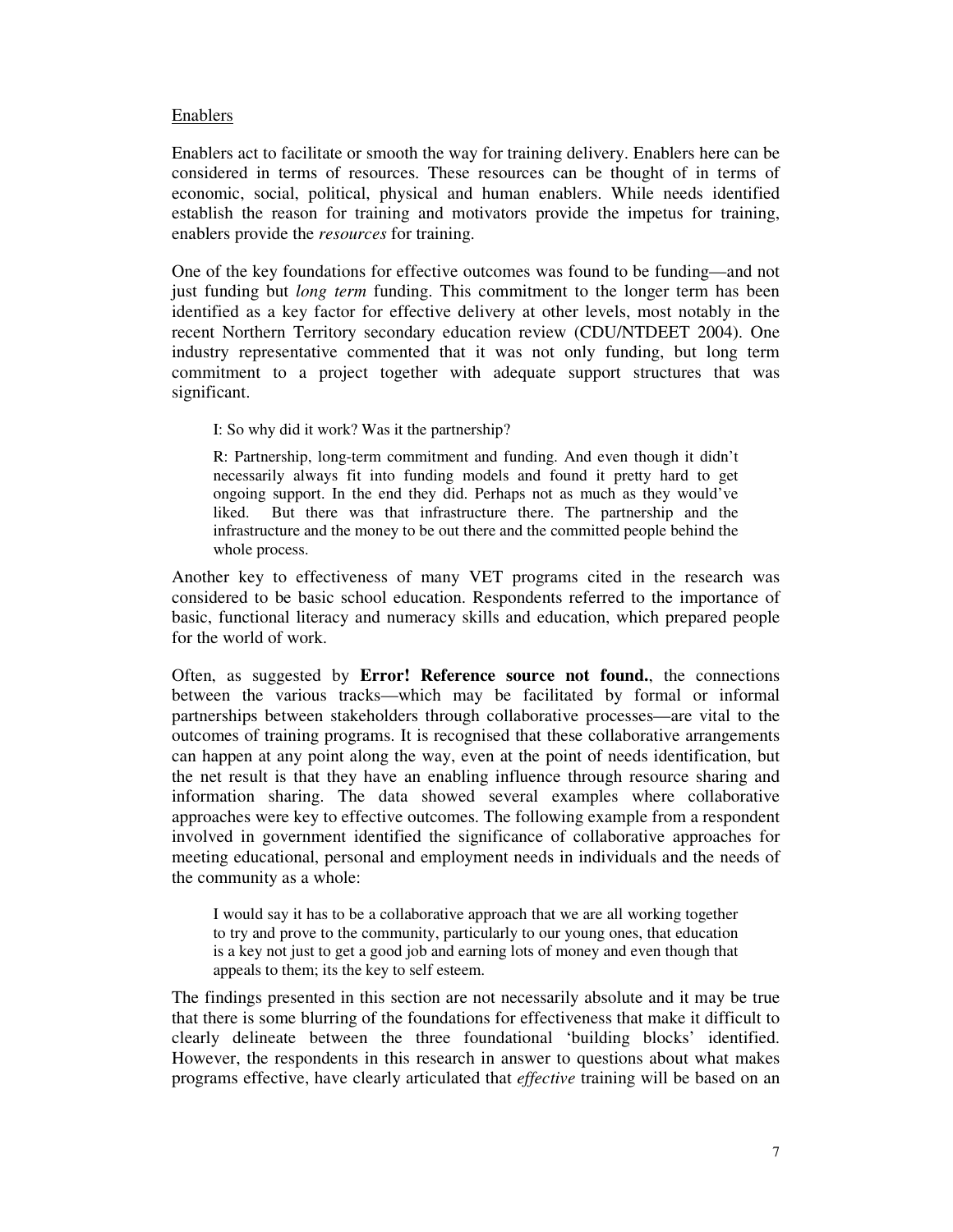identified need, will be given impetus by motivators and further, will be facilitated through enabling resources.

## *Training delivery*

With the need identified, and effective motivator in place and enablers available to resource training, the next critical point along the track to effective outcomes is clearly the training delivery. The interviews revealed several key factors that were important as part of quality training delivery. In the first instance these include a set of *content and delivery* considerations:

- Training that meets the needs of individuals;
- Training that is relevant to the desired outcomes;
- 'On the job' components (often described as 'hands on' or 'practical');
- Consideration of the cultural, language and social context of the trainees; and
- Standards of assessment consistent with competencies required.

Alongside these issues related to the content and delivery, are a number of *characteristics* of programs that are also associated with effective outcomes. Training programs were seen to be effective if:

- They related directly to tasks being done at work or in the community;
- There was adequate support for individual trainees;
- They were flexible and adaptable to meet needs of trainees;
- They were engaging and provided opportunity for interaction; or
- They were enjoyable or fun.

Further, respondents identified a number of *process* issues that were associated with training delivery that again contributed to the effectiveness of outcomes. These process issues did not relate directly to the content or the method of delivery but were important adjuncts to the delivery. They were identified in terms of:

- Positive and long term trusting relationships between providers and stakeholder (community, individual or industry);
- Mentoring of individuals (providing effective role models);
- Effective coordination (often described as liaison between providers and communities);
- Planning and evaluation (to ensure that needs of stakeholders continue to be addressed);
- Worthwhile recognition of the qualification obtained in training; and
- Structures that facilitate ongoing learning in a fair and equitable way (these included partnerships and networks that can be tapped into).

The above lists are not necessarily exhaustive and require a degree of 'unpacking' within their relevant contexts. However, they do provide an indication of the range of training delivery factors that may contribute to effective outcomes. The training delivery is crucial for effective outcomes because first it brings together the relevant stakeholders in a kind of convergence of multiple interests: providers, government, participants, industry and community at a significant phase in the training process. It is important because of the significant amount of effort and resources that are provided to make it happen.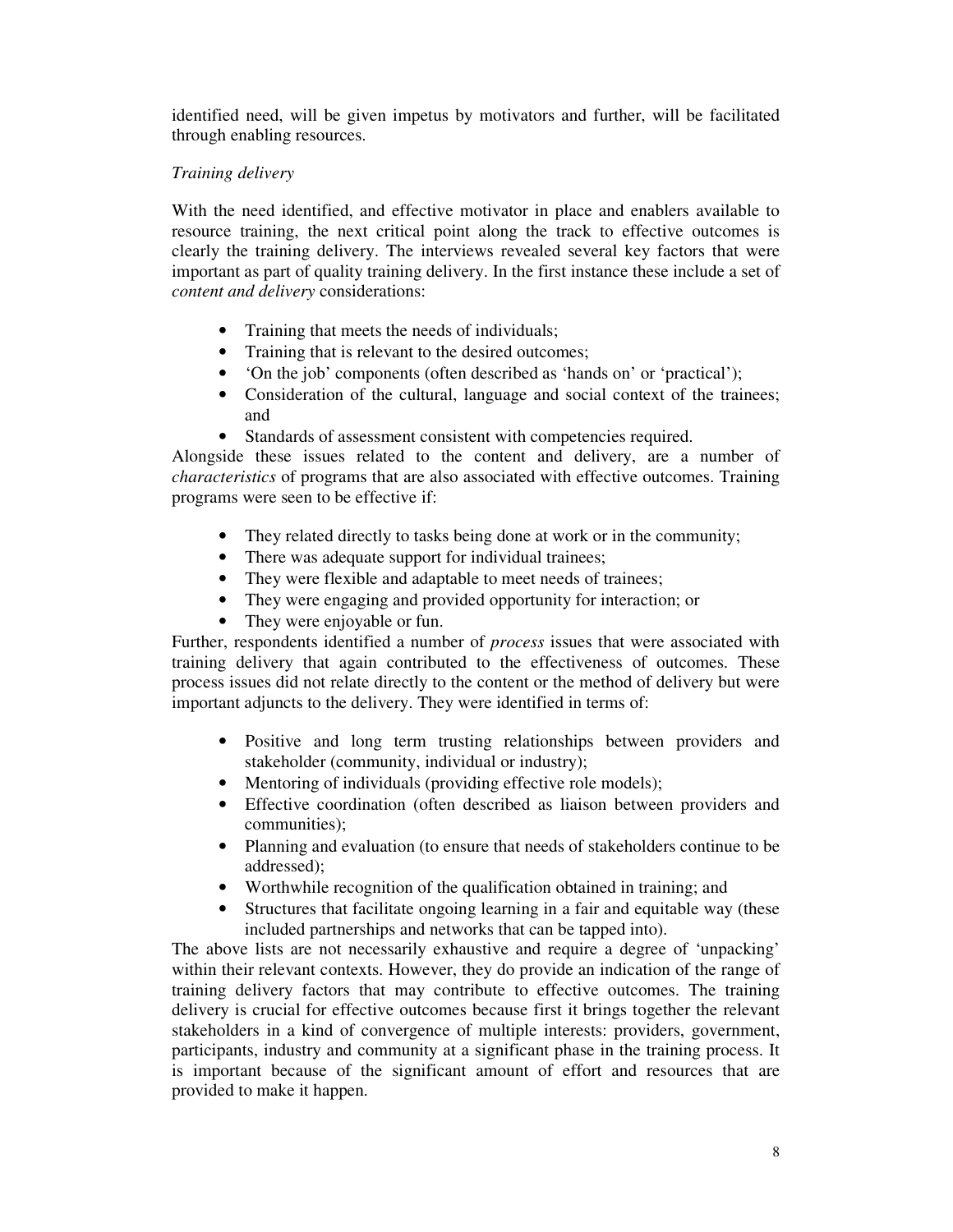While the statistical significance is yet to be tested, the initial analysis suggests that if some of the precursors to training are not addressed then it is less likely that there will be a positive outcome. Examples of 'training for training's sake' cited in the data illustrate the lack of attention given to the precursors to training delivery.

It is also important because of the way in which to a large extent the outcomes are determined at the point of training in terms of community, personal, new enterprise or employment. The point of training delivery is then the last point along the process where an individual can switch from one track to another. The training also has some influence over the formation of identity, which is the next and final step.

## *Identity formation*

If 'identity' is about defining who and what I am and if 'identity formation' is about defining who and what I want to be, then this last step is an important final step to producing effective capacity building outcomes. Identity formation also draws on the current and historical understanding of self. Training feeds into identity formation by providing new skills, new knowledge and new relationships as well as a new sense of personal self-worth. In terms of the data, identity formation is expressed in a number of ways:

- A recognition that training builds self-confidence and self-esteem (*Who am I?)*;
- Application of training to achieve things that were previously not thought to be possible (*What am I capable of?*);
- Re-engagement in the social fabric of the community (*How do I fit in?*); and
- A fresh awareness of how participants and others view the world (*How do I see the world and how do others see mine?*).

Formation of the identity also depends on what follows on from training. If for example training comes to an end and there is no application for the skills and knowledge learned then the outcomes cannot be expected to be effective. If on the other hand the training facilitates engagement with meaningful activity—paid or unpaid—the results of the training could be expected to be effective.

## *Implications*

The results shown here should be taken to be formative and indicative. They are presented with only a limited analysis, with more in-depth analysis yet to be carried out. With this taken into account, three implications are tentatively offered for consideration.

## Implication 1: Eliminate training for training's sake

The focus of this research has been on what makes training effective. Many respondents contrasted their examples of effective programs with those that were ineffective—those that were 'set up to fail'. If the precursors to effective training, described above and shown in Figure 2 are valid and they are indeed necessary prerequisites of effective training, it would be reasonable to assume that by ensuring that there is a need identified, that there is adequate motivation and that there are adequate resources before training is delivered, then ineffective training—training for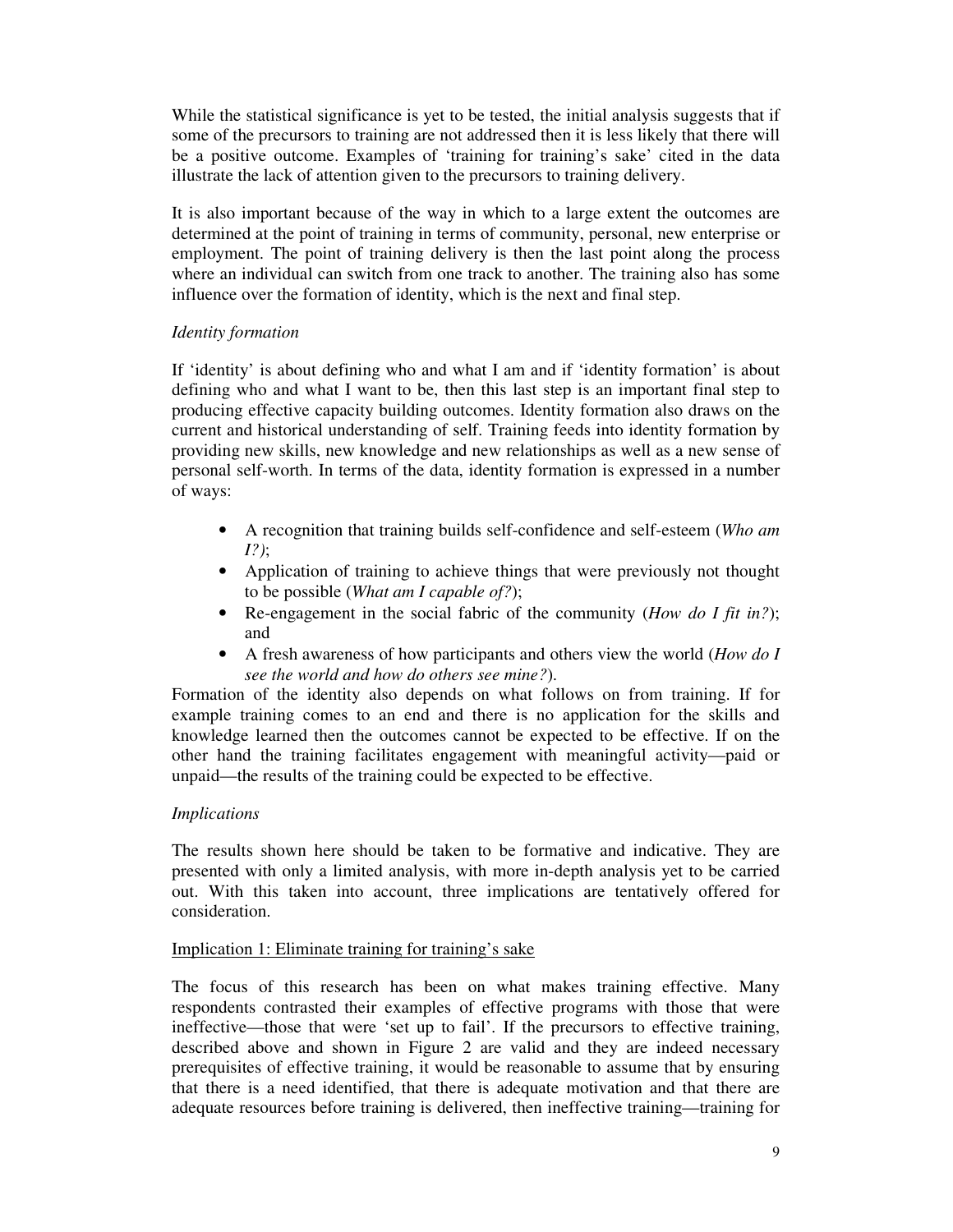training's sake—could be avoided. The implication of this is simple. There would be more funds available to be applied to where training is needed most.

## Implication 2: Planning new education and learning initiatives

Conversely to Implication 1, for those stakeholders planning to develop new training programs, the three precursors to training provide a framework that can be applied at any level of training, to ensure that it is delivered to produce effective outcomes. The criteria for the precursors can be applied equally to training for community outcomes, training for personal outcomes, training for industry outcomes or training for enterprise outcomes.

#### Implication 3: Alternative indicators of successful training

Success of training programs is often measured in terms of completions, certificates attained, attendance, retention rates and other quantifiable measures. The data reviewed here suggests that there are equally valid and measurable qualitative indicators of success, which could be applied to a variety of training programs. These indicators could also be tailored to suit the desired end result in terms of community, industry, personal or enterprise outcomes. It is therefore suggested that a combination of measures of success be used to determine the worth of training programs and that evaluation of programs be made on the basis of a mix of measures appropriate to the application of the training. These measures would include factors such as:

- Personal development outcomes (e.g. indications of improved self-esteem, leadership skills, problem solving and decision making skills)
- Community development outcomes (e.g. contribution to health, education, social engagement, civic participation, engagement with networks)
- Stakeholder relationship skills for industry (e.g. indicators of cultural awareness, bridge building, improved interpersonal skills)

## **Conclusion**

This paper has focused on one key question: What inputs and processes are required to produce effective VET outcomes?

The findings point to a number of inputs and processes required to make training outcomes effective. *First*, a need has to be identified by stakeholders, including participants, to establish the reason for training. *Second*, there must be an adequate motivator or incentive to establish the impetus for training. *Third*, there must be enablers, which provide the human, physical and financial resources to ensure the training can be effectively delivered. Respondents indicated that effective delivery means more than 'good content'. It needs to be characterised by a variety of things including flexibility, enjoyment, engagement and adequate support. It also needs to be accompanied by a number of processes, including development of positive relationships, effective coordination, proper planning and evaluation processes and worthwhile recognition for participants. *Finally*, effective training delivery will lead to positive identity formation. Training that does lead to a meaningful application paid or unpaid—is often accompanied by an improved sense of self worth and the ability to contribute to the intended purpose above and beyond what was previously thought to be impossible. The findings presented in this paper therefore suggest that in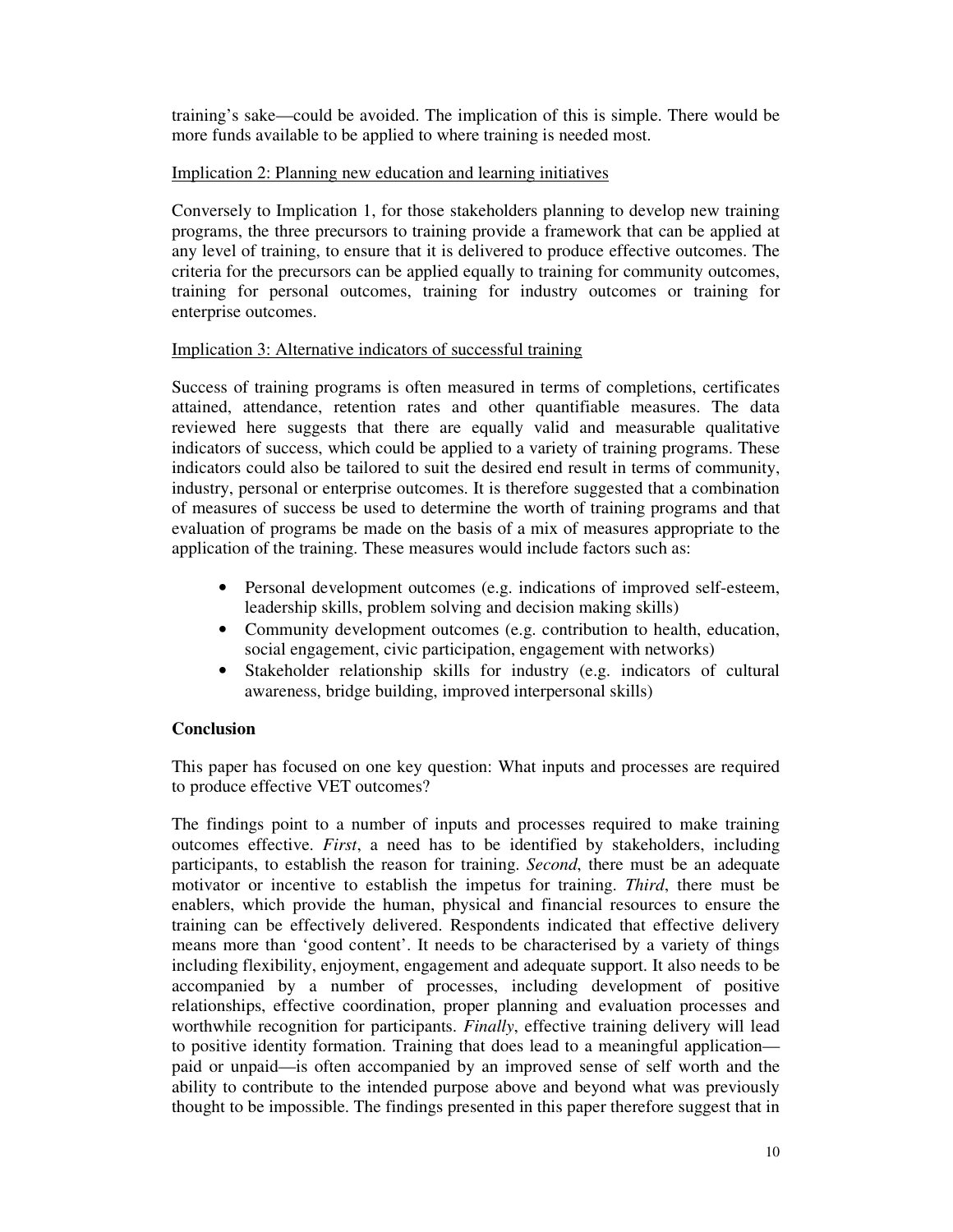order to build capacity—individual, organisational or community—all these factors need to be present.

#### **References**

- ABS (2004). *Measuring Social Capital. An Australian Framework and Indicators 2004*, Information paper, Cat. 1378.0, Australian Bureau of Statistics, Canberra.
- ABS (2005). *Labour Force Australia*, Cat. 6202.0, Australian Bureau of Statistics, Canberra.
- Aspen Institute (1996). *Measuring community capacity building*, Version 3/96, The Aspen Institute Rural Economic Policy Program. http://www.aspeninstitute.org/index.asp [Accessed March 2005]
- ATSIC (1999). *Submission to the Human Rights and Equal Opportunity Commission Inquiry into Rural and Remote Education in Australia from the Aboriginal and Torres Strait Islander Commission*, November 1999, Available from: http://www.atsic.gov.au/issues/Disadvantage/education/HREOC\_remote\_ education/default.asp
- Balatti, J. & Falk, I. (2000). *Community Capacity and Vocational Education and Training.* Presentation for DETIR Skills Week Seminar, The Role of Training and Employment in Building Sustainable Communities: A place management approach, 8 September 2000, Logan City, Queensland.
- Birch, E-R. Kenyon, P. Koshy, P. & Wills-Johnson, N. (2003). *Exploring the social and economic impacts of adult and community education,* National Centre for Vocational Education Research, Leabrook.
- Black, A. & Hughes, P. (2001). *The identification and analysis of indicators of community strength and outcomes*, (Commonwealth Department of) Family and Community Services, Canberra.
- Blom, K. & Clayton B. (2004). *What works where you are?:A snapshot of training in five rural communities*. Australian Vocational Education and Training Research Association Conference: 7th, Canberra, 2004.
- CDU/NTDEET (2004). *Report on future directions for secondary education in the Northern Territory.* Charles Darwin University, Northern Territory Department of Employment, Education and Training, Darwin.
- Charmaz, K. (2000). Grounded Theory: Objectivist and constructivist methods. In (Eds.) N Denzin & Y Lincoln, *Handbook of Qualitative Research, 2 nd edition*(pp. 509-535) Sage Publications, Thousand Oaks.
- Country Education Project Inc. & Youth Resource Centre (2001). *Vocational education and training in small rural communities*, National Centre for Vocational Education Research, Leabrook.
- Creswell, J. (2003). *Research Design: Qualitative, Quantitative and Mixed Methods Approaches.* Second Edition. Sage Publications, Thousand Oaks.
- CRLRA (2001). *Learning communities in education and training*. Vol 1 and 2. Report on the Role of VET in Regional Australia project for ANTA. October. Centre for Research and Learning in Regional Australia*,* University of Tasmania, Launceston.
- Cumming, J. (1997). *The quantitative literacy performance of Australians: Implications of low level skills*, Aspects of Literacy—Assessed Skill Levels Australia 1996, Cat. 4228.0, Australian Bureau of Statistics, Canberra.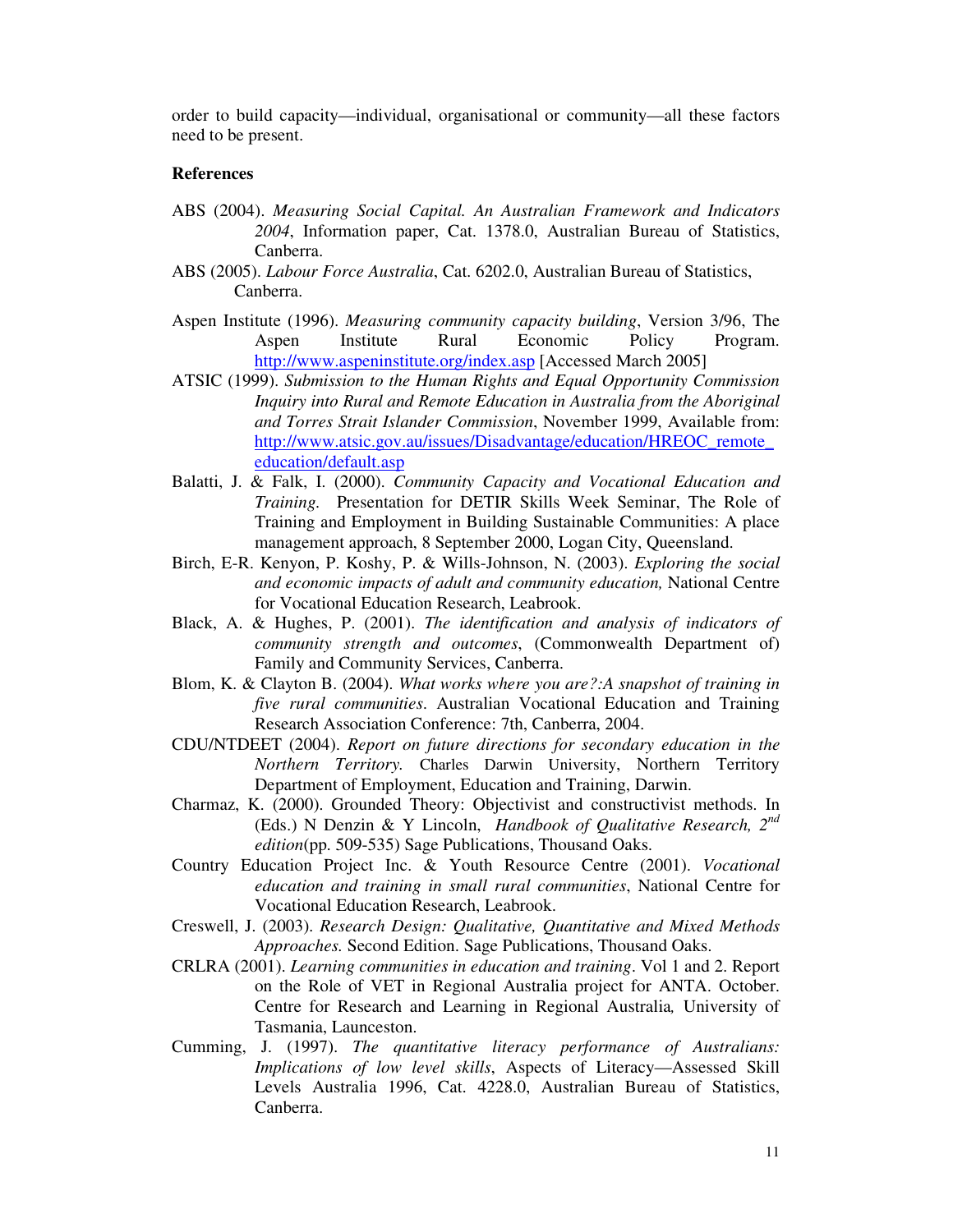- Dawe, S. (2003), *The changing training practices in large Australian firms*, Paper presented to the 2003 AVETRA conference, Sydney 9-11 April 2003.
- EA (2002). *Are We Sustaining Australia? Report Against Headline Sustainability Indicators*, Environment Australia, Canberra
- Falk, I. Golding, B. & Balatti, J. (2000). *Building Communities: ACE, Lifelong Learning and Social Capital*. Melbourne: Adult, Community and Further Education Board, Victorian Government.
- Figgis, J. (2001). 'What convinces enterprises to value training and learning, and what does not?' in *Return on investment in training. Research readings*, Ed. A. Smith, National Centre for Vocational Education and Research, Leabrook.
- Fontana, A. & Frey, JH. (2000). 'The interview: from structured questions to negotiated text', chapter in *Handbook of Qualitative Research*, Second Edition, eds Norman Denzin and Yvonna Lincoln, Sage Publications, Thousand Oaks.
- Golding, B. Davies, M. & Volkoff, W. (2001). *Review of research: a consolidation of ACE research 1990-2000*, National Centre for Vocational Education Research, Leabrook.
- HRSCATSIA (2004). *Many Ways Forward*, Report of the inquiry into capacity building and service delivery in Indigenous communities, House of Representatives Standing Committee on Aboriginal and Torres Strait Islander Affairs, Canberra.
- Kearns, P. (2004). *VET and social capital: a paper on the contribution of the VET sector to social capital in communities*, National Centre for Vocational Education Research, Adelaide.
- Kilpatrick, S. & Guenther, J. (2003), 'Successful VET partnerships in Australia'. *International Journal of Training Research*, Vol 1.
- Kilpatrick, S. & Millar, P. (2004). *People with poor language, literacy and numeracy skills. A hidden equity group?* In Equity in vocational education and training: Research readings, edited by Kaye Bowman. National Centre for Vocational Education Research, Adelaide.
- Kral, I. & Falk, I. (2004). *What is all that learning for? Indigenous adult English literacy practices, training, community capacity and health*, National Centre for Vocational Education Research, Adelaide.
- Merriam, S. (1998). *Qualitative research and case study applications in education*, Revised and expanded, Jossey-Bass, San Francisco.
- Millar, P. (2003). *Re-engaging with learning as a result of family and community capacity building projects: a case study from a socioeconomically disadvantaged community*. International Conference on Post-compulsory Education and Training: 11th, Gold Coast, Australia, 2003 in Enriching learning cultures: proceedings of the 11th annual international conference on post-compulsory education and training: volume 2. Griffith University. Faculty of Education. Centre for Learning Research (CLR) p. 165-172.
- Moy, J 2001, 'Showing that enterprise training pays: lessons from the literature' in *Return on investment in training. Research readings*, Ed. A. Smith, National Centre for Vocational Education and Research, Leabrook.
- NCVER (2004) *Australian vocational education and training statistics: Student outcomes 2004*, National Centre for Vocational Education Research, Leabrook.